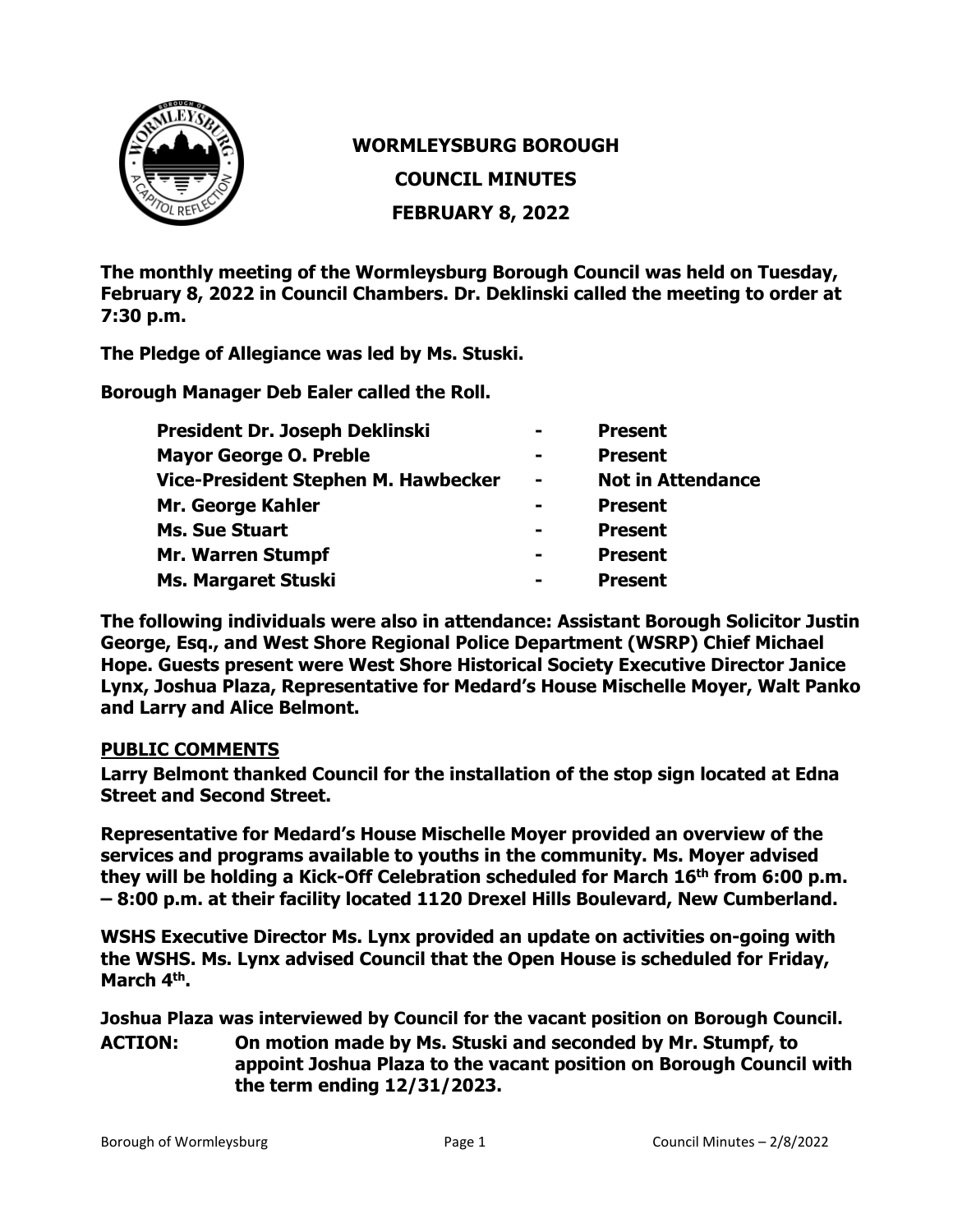**At this time, Mayor Preble administered the Oath of Office to Mr. Plaza and he took his seat at the council table.**

#### **APPROVAL OF THE MINUTES**

**ACTION: On motion made by Ms. Stuart and seconded by Mr. Stumpf the minutes of the January 10, 2022 and January 18, 2022, meetings were unanimously approved as presented.**

#### **APPROVAL OF THE AGENDA**

**ACTION: On motion made by Ms. Stuart and seconded by Mr. Kahler the agenda was unanimously approved as presented with no changes.**

#### **BUILDING PLANS**

**There were no building plans.** 

### **PUBLIC HEARINGS**

**There were no public hearings.**

#### **REPORTS FROM APPOINTED BOROUGH OFFICERS**

#### **Borough Manager**

**The Borough Manager's monthly report, which was provided electronically, was accepted with no questions.**

#### **Borough Treasurer**

**The January Treasurer's report, which was provide electronically, was reviewed with no questions.**

#### **Borough Solicitor**

**Solicitor Salzmann to amend the draft Emergency Shelter Agreement with Artisan Senior Living.**

**Solicitor Salzmann presented the amended draft Solid Waste Ordinance 530.** 

**ACTION: On motion made by Ms. Stuski and seconded by Ms. Stuart, Council unanimously voted to advertise and hold a public hearing for Solid Waste Ordinance 530 at their next meeting.** 

#### **Borough Engineer**

**The Borough Engineer report was provided electronically summarizing the status of the following projects and tasks to be performed:**

- **i. 120-124 South Front Street Demolition CDBG**
- **ii. 2022 Roadway/Paving Project**
- **iii. Walnut Street Drainage**
- **ACTION: On motion made by Mr. Kahler and seconded by Ms. Stuart, Council unanimously approved the 2022 Roadway / Paving Project**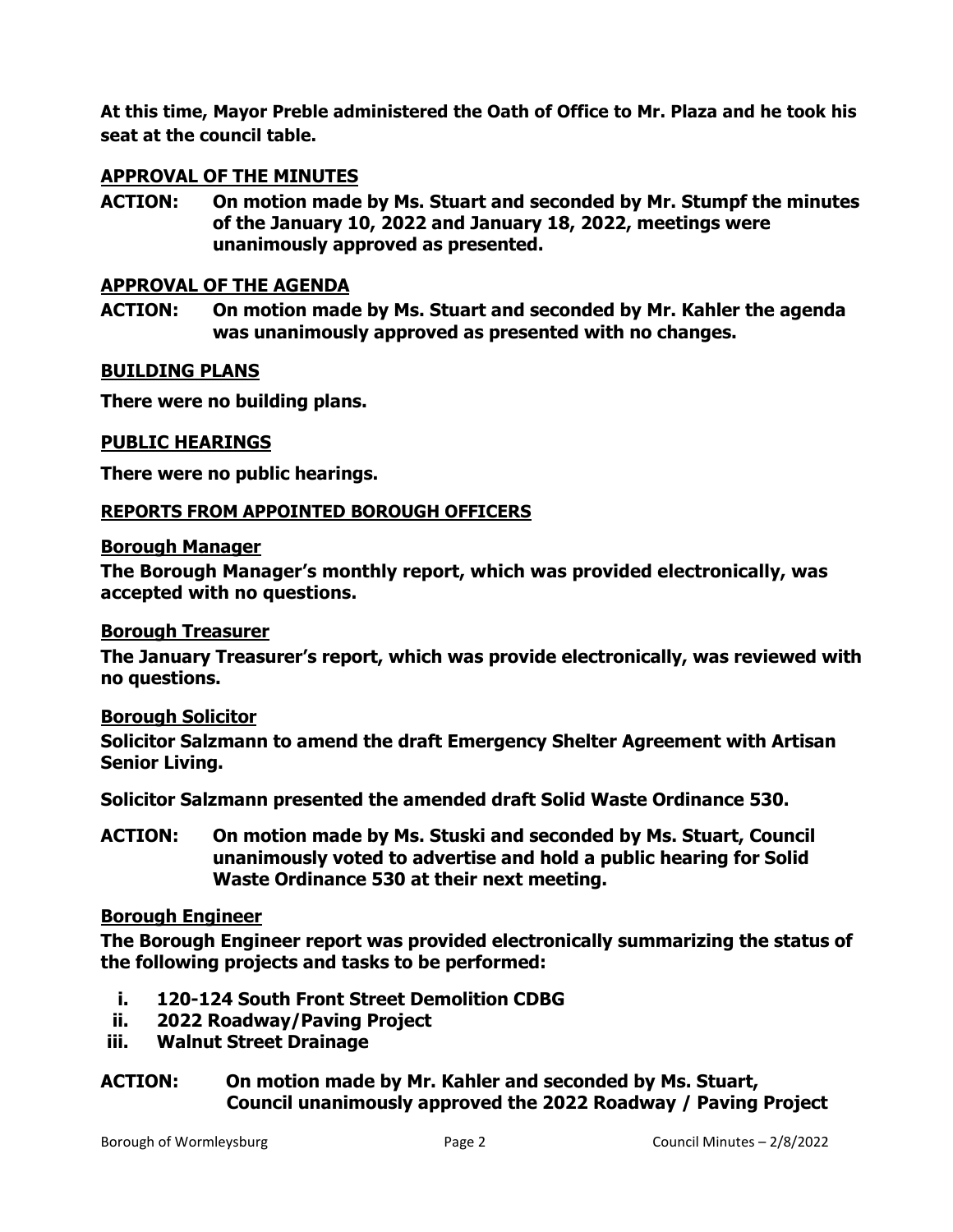### **Bid be awarded to the lowest bidder, Kinsley Construction.**

#### **COUNCIL PRESIDENT'S REPORT**

**Dr. Deklinski noted he had attended two intermunicipal meetings regarding the I-83 Bridge Tolling.** 

**Dr. Deklinski advised Duke's Restaurant has been contacted regarding the scheduling of the Volunteer Dinner tentatively for April or May.**

#### **COUNCIL VICE-PRESIDENT'S REPORT**

**Ms. Stuski provided the report in lieu of Mr. Hawbecker.**

**ACTION: On motion made by Ms. Stuski, and seconded by Mr. Stumpf, Council unanimously approved the distribution of funds as follows (as evidenced by the check registers dated from 1/10/2022 to 2/8/2022).**

| <b>Accounts</b>      | <b>Number of Checks</b> | <b>Distribution Summary</b> |                |  |
|----------------------|-------------------------|-----------------------------|----------------|--|
| <b>General Fund</b>  | 56                      |                             | 240,741.82     |  |
| <b>Fire Tax Fund</b> | 9                       | S                           | 39,901.81      |  |
| <b>Sewer Fund</b>    | 30                      |                             | 316,739.55     |  |
| Total                |                         |                             | $$597,383.18*$ |  |

\*The distribution summary total may include inter-fund transfers in keeping with accounting requirements.

#### **MAYOR'S REPORT**

**The Mayor provided his monthly report, which was accepted without questions.** 

**Chief Hope thanked Council for their support throughout his tenor as the Chief of Police for West Shore Regional Police Department.**

#### **COMMITTEE REPORTS**

**Parks, Public Lands and Recreation Committee, COG**

**No report.**

**Planning Commission and Streets, Sanitary/Highway Committee**

**Dr. Deklinski advised USG is being scheduled to televise borough sewer lines.** 

**Service/Property Committee**

**No report.**

**Codes Enforcement, Zoning, Sidewalks and Shade Trees Committee Ms. Stuart provided the following updates:**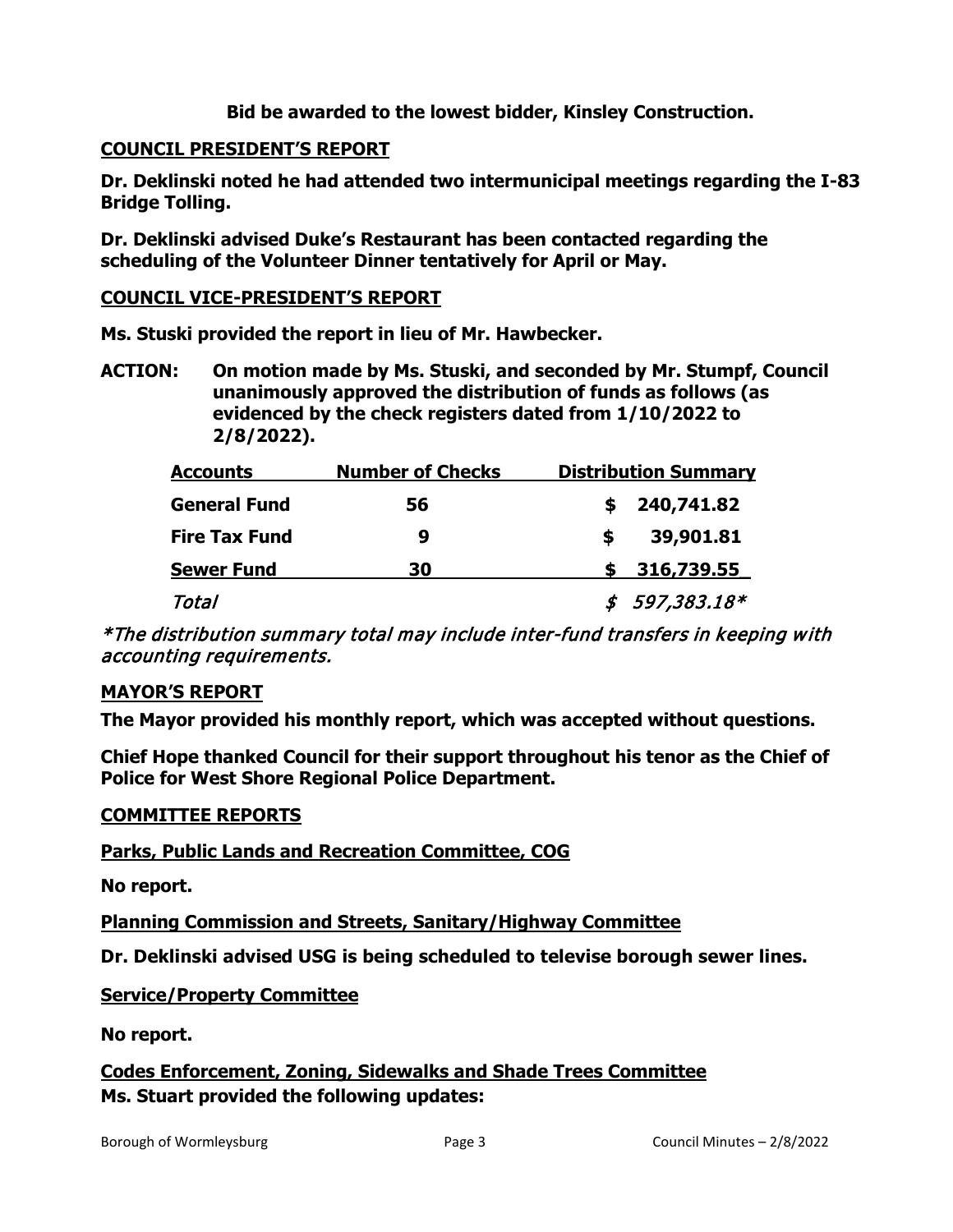**Codes Committee Meeting – 1/12/22:**

- **Reviewed and approved final draft of solid waste ordinance to go to legal counsel for development as final ordinance.**
- **Reviewed and agreed on final changes to signage ordinance, except for clarification on placement of billboards. Last draft sent to Mr. George on 1/13/22. (2718.l0S(c) in PA Outdoor Advertising Control Act and PennDOT rules for signs along highways are in conflict.)**

## **Municipal Advisory Board Meeting – 1/31/22:**

- **Discussed 1-83 tolling initiative. Commissioners will meet with legal soon and determine a course of action. They are concerned about fair cost sharing. Members encouraged them not only to participate but lead the opposition efforts.**
- **P25 Radio Project announced that they chose the Motorola radio proposal. The new contract includes a 40% discount, but costs will still be high. Radios should be available for order in third of fourth quarter of 2023. New tower on Lambs Gap Road is finally underway.**
- **Municipal Transportation Funding Project completed Phase I (\$40M since 2015 for county bridge improvement plan). Group agreed to keep the \$5 local use fee on vehicle registration and use for locally owned bridges (47 in 19 municipalities). We have no bridges that qualify.**
- **Cumberland County received \$49M. Online survey ends 2/28/22.**

**In addition:**

- **Newsletter articles or comments needed by 2/11/22.**
- **Police Commission meeting on 2/9/22. Executive Session scheduled post meeting.**
- **I attended 3-part PSAB Municipal Policing class by Mike Miller last month.**
- **Attended CapCOG annual meeting 1/17/22 at Central Hotel on East Park Drive. Speaker was PA Auditor General Timothy DeFoor. About 110 attendees.**
- **Attended PennDOT meeting in Knisely Hall on 1/18/22 for Market Street Bridge project.**
- **Current redistricting maps, as approved by the Redistricting Commission on 2/4/22, attached.**
- **Codes Committee Chair completed ranking form for PEL recommendations.**

## **Public Safety Committee**

**ACTION: On motion made by Mr. Stumpf and seconded by Ms. Stuski, Council unanimously approved the West Shore Bureau of Fire (WSBF) Major Incident Types and Classification reports for January 2022.**